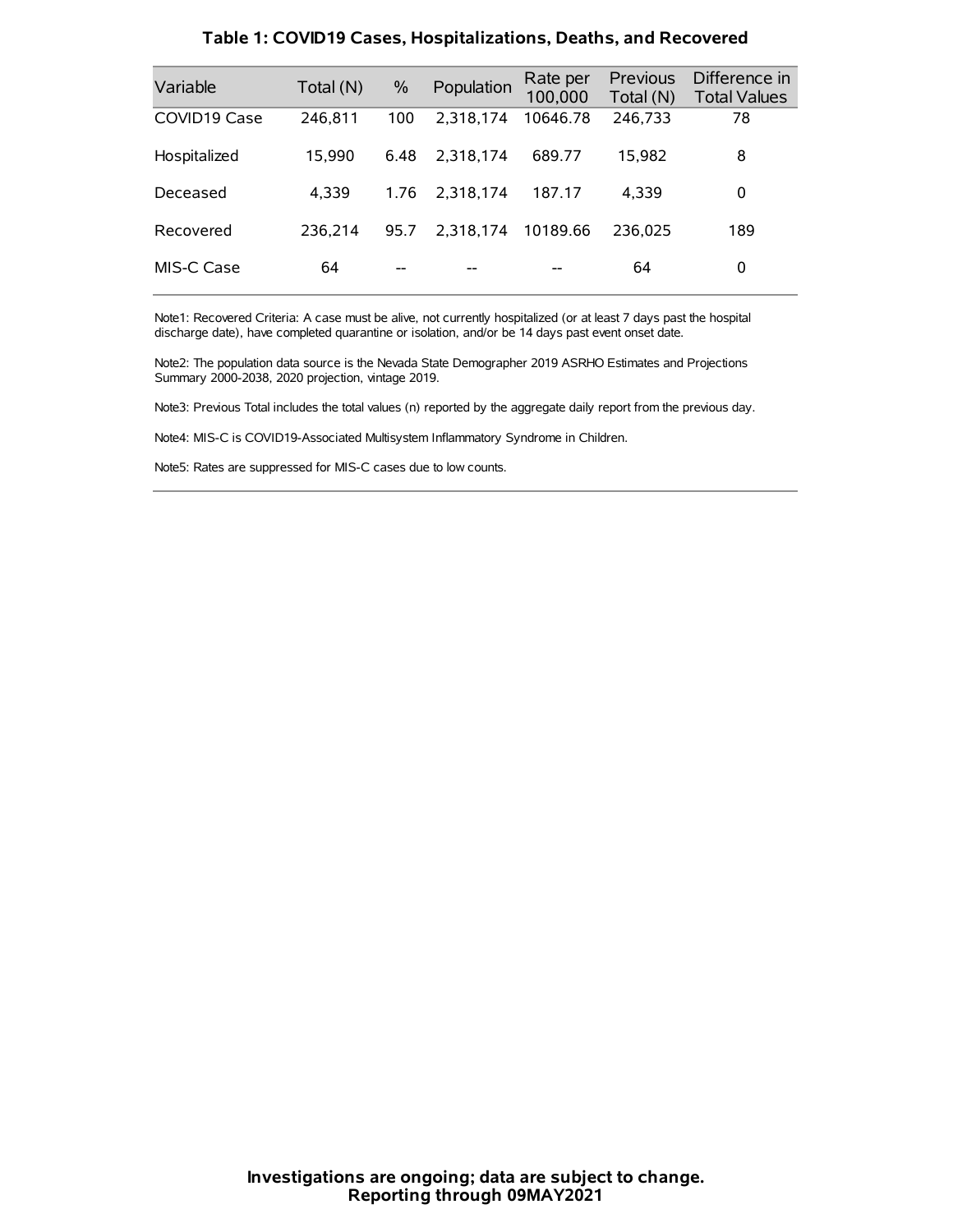## **Table 2: COVID19 Cases**

| Variable                     | Outcome                           | $\mathsf{N}$ | $\frac{0}{0}$ | Population | Rate per<br>100,000 |
|------------------------------|-----------------------------------|--------------|---------------|------------|---------------------|
| Age Categories               | Aged 4 or less                    | 5120         | 2.07          | 149,165    | 3432.4              |
|                              | Aged 5 to 17                      | 23667        | 9.59          | 406,595    | 5820.8              |
|                              | Aged 18 to 24                     | 30996        | 12.6          | 216,762    | 14300               |
|                              | Aged 25 to 49                     | 112918       | 45.8          | 803,732    | 14049               |
|                              | Aged 50 to 64                     | 47756        | 19.3          | 423,461    | 11278               |
|                              | Aged $64+$                        | 26270        | 10.6          | 318,459    | 8249.1              |
|                              | Unknown                           | 84           | 0.03          |            |                     |
| <b>Birth Sex</b>             | Female                            | 126348       | 51.2          | 1,160,285  | 10889               |
|                              | Male                              | 118488       | 48.0          | 1,157,889  | 10233               |
|                              | Unknown                           | 1975         | 0.80          |            |                     |
| Race/Ethnicity               | Hispanic                          | 81571        | 33.0          | 763,053    | 10690               |
|                              | White                             | 61600        | 25.0          | 1,006,929  | 6117.6              |
|                              | <b>Black</b>                      | 18848        | 7.64          | 262,671    | 7175.5              |
|                              | Asian or Pacific Islander         | 18625        | 7.55          | 270,209    | 6892.8              |
|                              | American Indian, Eskimo, or Aleut | 359          | 0.15          | 15,311     | 2344.7              |
|                              | Other                             | 18068        | 7.32          |            |                     |
|                              | Unknown                           | 47740        | 19.3          |            |                     |
| Underlying Medical Condition | <b>Yes</b>                        | 48269        | 19.6          |            |                     |
|                              | No/Unknown                        | 198542       | 80.4          |            |                     |

Note1: Breakdown of Race is exlusively non-Hispanic.

Note2: Underlying Medical Condition is any identified health condition.

Note3: The population data source is the Nevada State Demographer 2019 ASRHO Estimates and Projections Summary 2000-2038, 2020 projection, vintage 2019.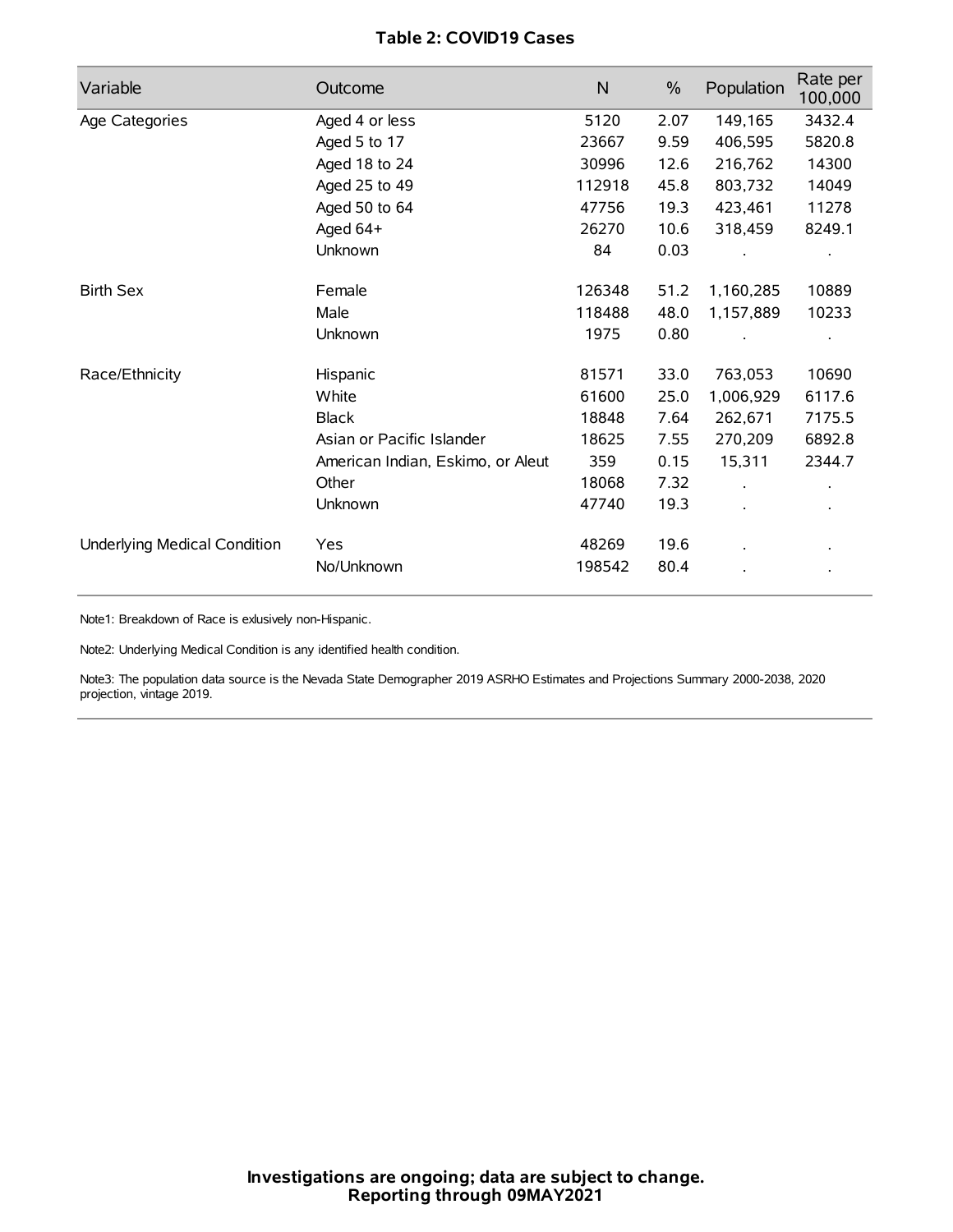| Variable         | Outcome                           | N    | $\%$ | Population | Rate per<br>100,000 |
|------------------|-----------------------------------|------|------|------------|---------------------|
| Age Categories   | Aged 4 or less                    | 104  | 0.7  | 149,165    | 69.72               |
|                  | Aged 5 to 17                      | 182  | 1.1  | 406,595    | 44.76               |
|                  | Aged 18 to 24                     | 340  | 2.1  | 216,762    | 156.85              |
|                  | Aged 25 to 49                     | 3722 | 23.3 | 803,732    | 463.09              |
|                  | Aged 50 to 64                     | 4465 | 27.9 | 423,461    | 1054.4              |
|                  | Aged 64+                          | 7175 | 44.9 | 318,459    | 2253.0              |
|                  | Unknown                           | 2    | 0.0  |            |                     |
| <b>Birth Sex</b> | Female                            | 7059 | 44.1 | 1,160,285  | 608.39              |
|                  | Male                              | 8907 | 55.7 | 1,157,889  | 769.24              |
|                  | Unknown                           | 24   | 0.2  |            |                     |
| Race/Ethnicity   | Hispanic                          | 4877 | 30.5 | 763,053    | 639.14              |
|                  | White                             | 5586 | 34.9 | 1,006,929  | 554.76              |
|                  | <b>Black</b>                      | 2036 | 12.7 | 262,671    | 775.11              |
|                  | Asian or Pacific Islander         | 1787 | 11.2 | 270,209    | 661.34              |
|                  | American Indian, Eskimo, or Aleut | 27   | 0.2  | 15,311     | 176.34              |
|                  | Other                             | 623  | 3.9  |            |                     |
|                  | Unknown                           | 1054 | 6.6  |            |                     |

### **Table 3: COVID19 Hospitalizations - General Characteristics**

Note1: Breakdown of Race is exlusively non-Hispanic.

Note2: The population data source is the Nevada State Demographer 2019 ASRHO Estimates and Projections Summary 2000-2038, 2020 projection, vintage 2019.

Note3: Rates for categories with fewer than 12 cases are suppressed due to high relative standard error.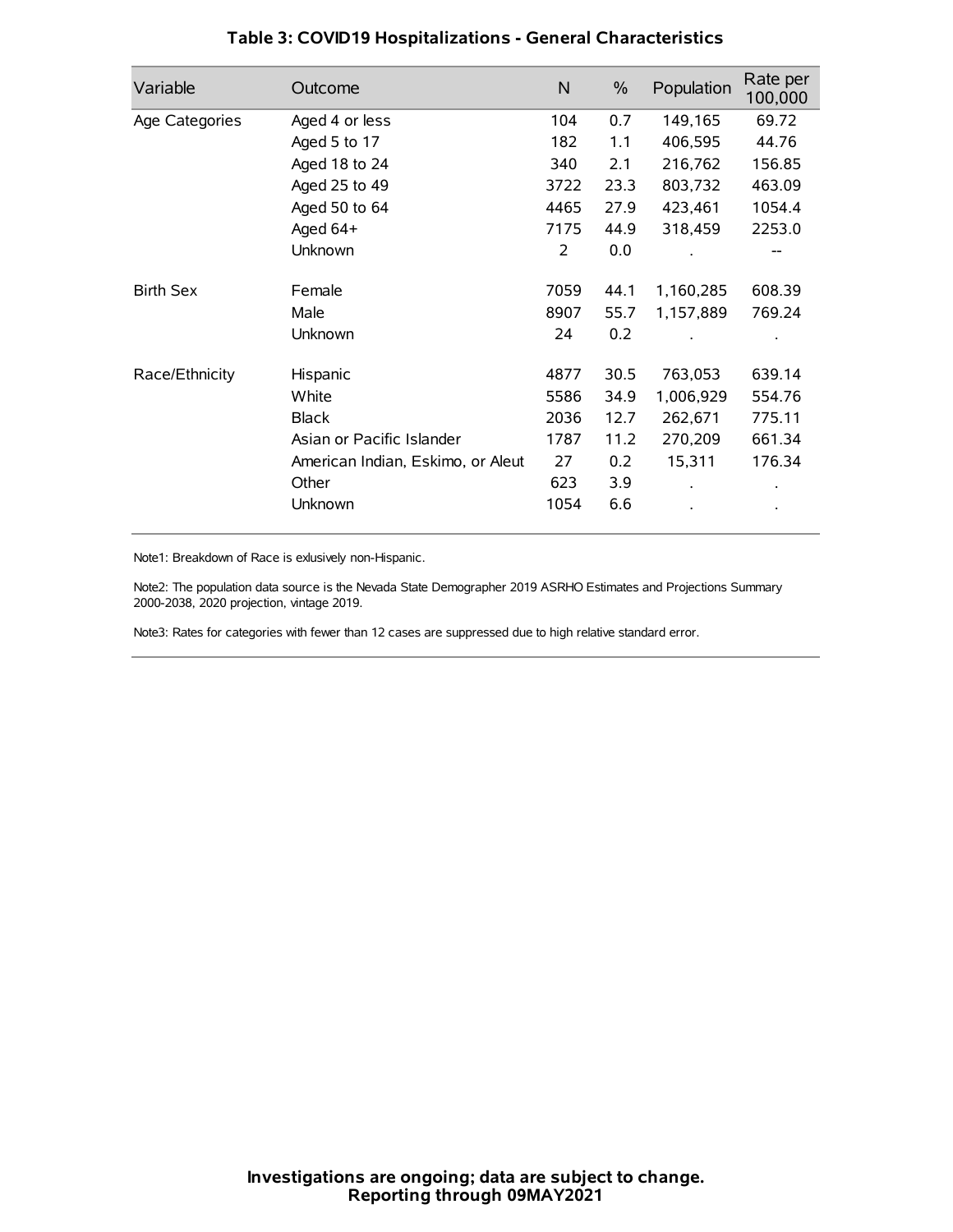| Variable                            | Outcome   | N     | $\%$ |
|-------------------------------------|-----------|-------|------|
| Deceased                            | Yes       | 3660  | 22.9 |
|                                     | <b>No</b> | 12330 | 77.1 |
| ICU                                 | Yes       | 4234  | 26.5 |
|                                     | <b>No</b> | 11756 | 73.5 |
| Intubated                           | Yes       | 2075  | 13.0 |
|                                     | <b>No</b> | 13915 | 87.0 |
| <b>Underlying Medical Condition</b> | Yes       | 10086 | 63.1 |
|                                     | No        | 5904  | 36.9 |
| Hypertension                        | Yes       | 5754  | N/A  |
| Immunocompromised                   | Yes       | 353   | N/A  |
| Chronic Heart Disease               | Yes       | 1994  | N/A  |
| Chronic Liver Disease               | Yes       | 208   | N/A  |
| Chronic Kidney Disease              | Yes       | 1391  | N/A  |
| <b>Diabetes</b>                     | Yes       | 4478  | N/A  |
| Neurologic/Neurodevelopmental       | Yes       | 707   | N/A  |
| Chronic Lung Disease                | Yes       | 2410  | N/A  |
| <b>Historically Healthy</b>         | Yes       | 3071  | N/A  |
| Other                               | Yes       | 4004  | N/A  |

# **Table 4: COVID19 Hospitalizations - Morbidity**

Note1: Underlying Medical Condition is any identified health condition.

Note2: The breakdown of health conditions are not mutually exlusive (i.e., a person can have more than one risk factor).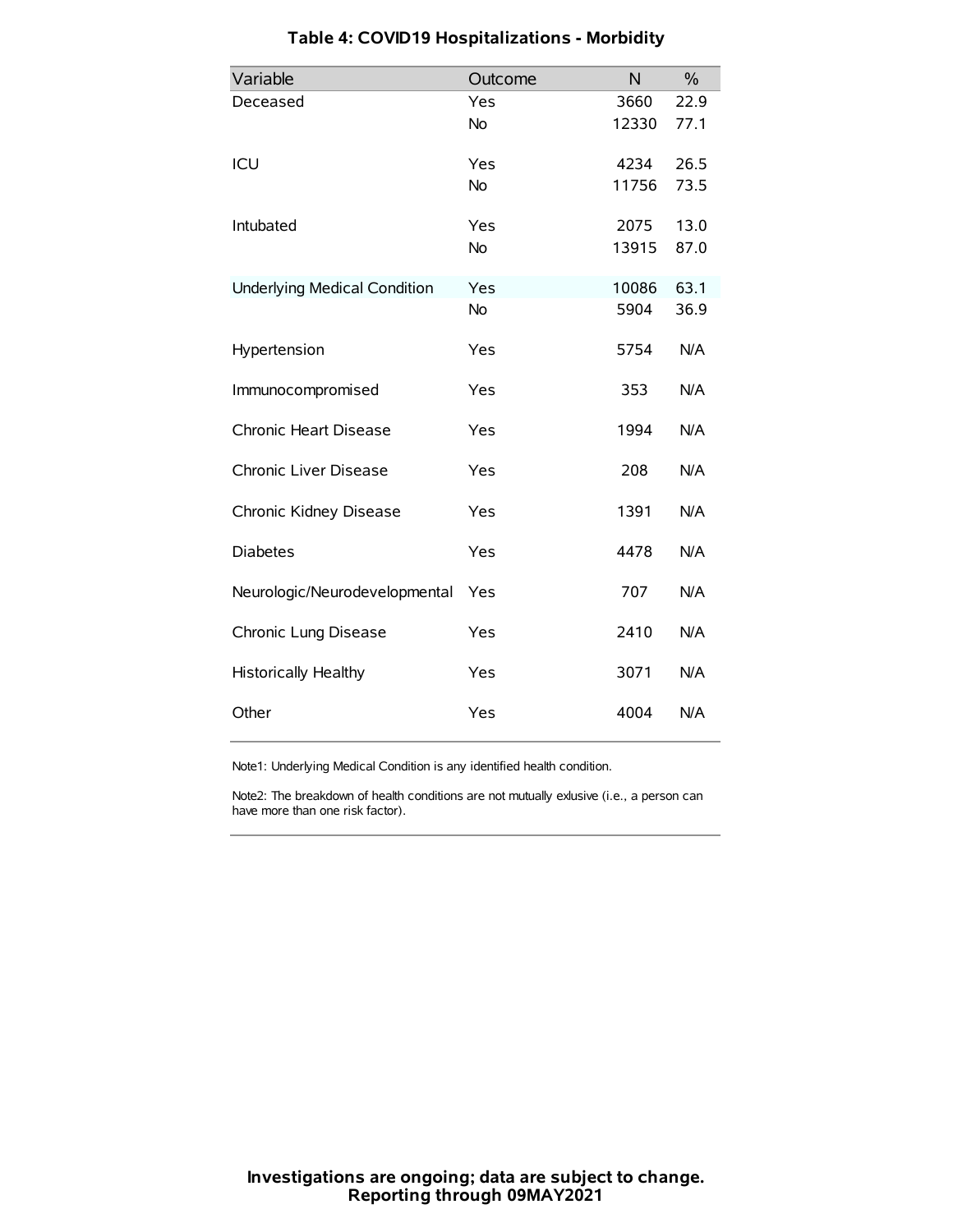| Variable         | Outcome                           | $\mathsf{N}$ | $\%$ | Population           | Rate per<br>100,000 |
|------------------|-----------------------------------|--------------|------|----------------------|---------------------|
| Age Categories   | Aged 5 to 17                      | 4            | 0.1  | 406,595              | --                  |
|                  | Aged 18 to 24                     | 7            | 0.2  | 216,762              |                     |
|                  | Aged 25 to 49                     | 302          | 7.0  | 803,732              | 37.57               |
|                  | Aged 50 to 64                     | 853          | 19.7 | 423,461              | 201.44              |
|                  | Aged 64+                          | 3173         | 73.1 | 318,459              | 996.36              |
| <b>Birth Sex</b> | Female                            | 1626         | 37.5 | 1,160,285            | 140.14              |
|                  | Male                              | 2706         | 62.4 | 1,157,889            | 233.70              |
|                  | Unknown                           | 7            | 0.2  |                      |                     |
| Race/Ethnicity   | Hispanic                          | 1201         | 27.7 | 763,053              | 157.39              |
|                  | White                             | 1957         | 45.1 | 1,006,929            | 194.35              |
|                  | <b>Black</b>                      | 504          | 11.6 | 262,671              | 191.88              |
|                  | Asian or Pacific Islander         | 598          | 13.8 | 270,209              | 221.31              |
|                  | American Indian, Eskimo, or Aleut | 10           | 0.2  | 15,311               |                     |
|                  | Other                             | 47           | 1.1  | $\ddot{\phantom{0}}$ | $\bullet$           |
|                  | Unknown                           | 22           | 0.5  |                      |                     |

### **Table 5: COVID19 Deaths - General Characteristics**

Note1: Breakdown of Race is exlusively non-Hispanic.

Note2: The population data source is the Nevada State Demographer 2019 ASRHO Estimates and Projections Summary 2000-2038, 2020 projection, vintage 2019.

Note3: Rates for categories with fewer than 12 cases are suppressed due to high relative standard error.